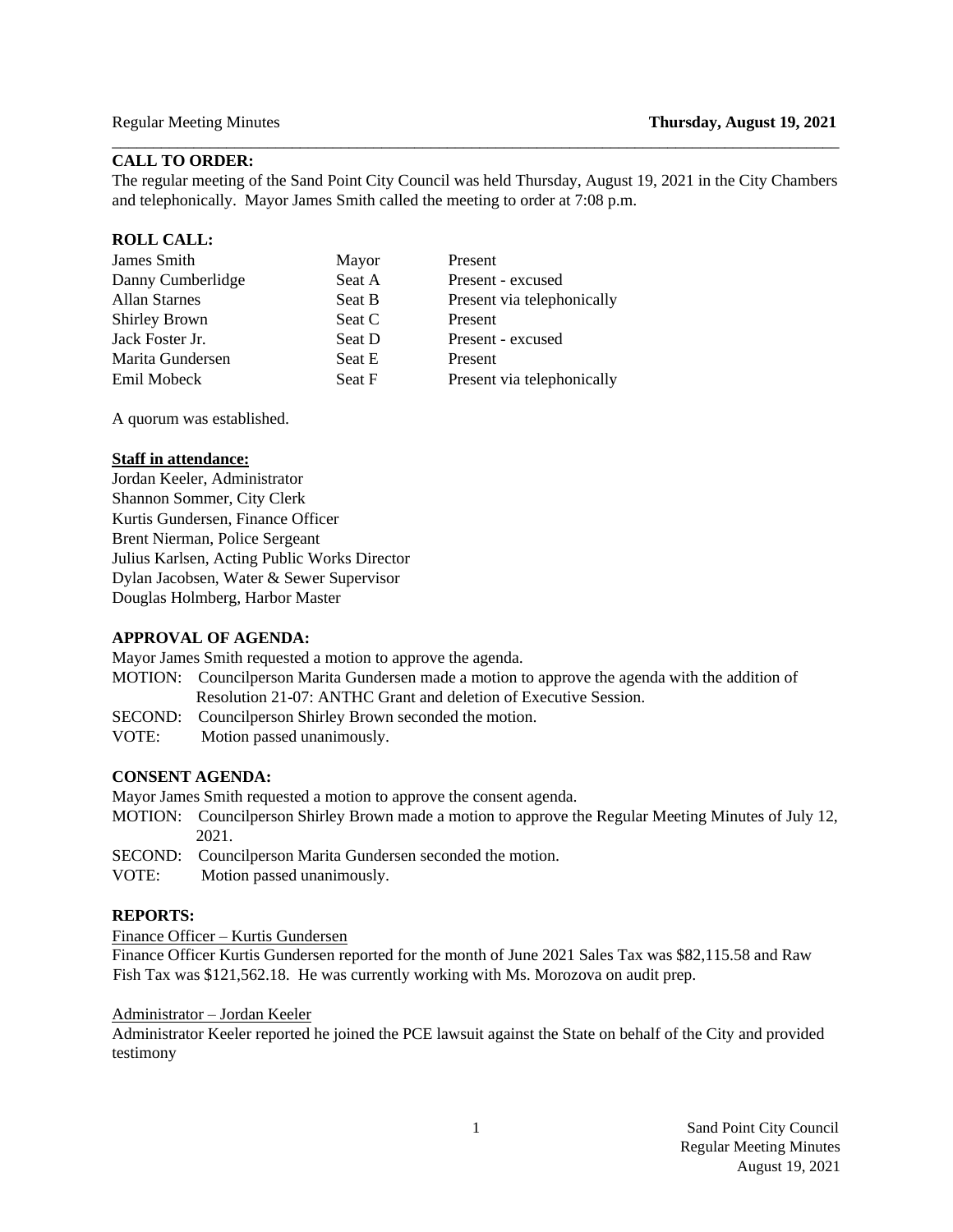on the negative economic impact, it will have on residents and the City's finances. Followed up with the attorney on personnel matters. He thanked City staff for their response to the July 28, 2021 earthquake.

Councilperson Emil Mobeck asked Administrator Jordan Keeler if the EAT inspector arrived in Sand Point to look at the City building. Administrator Keeler replied no, EAT decided to cancel the trip due to the recent increase COVID-19 outbreaks. Councilperson Mobeck asked Administrator Keeler what is the status of the Acting Public Works Director Julius Karlsen and the open harbor positions. Administrator Keeler replied Mayor Smith spoke with Interim Public Works Director David Stokes and the plan is for Interim Public Works Director to finish his contract and help Acting Public Works Director Karlsen transition to be the Public Works Director, and the harbor position will be posted that week. Mayor Smith stated Interim Public Works Director Stokes will help Acting Public Works Director Karlsen transition to be Public Works Director and the harbor positions are posted. Councilperson Allan Starnes asked what is the status of home addressing system. Administrator Keeler stated once the office is open to the public, we will hold a public informational meeting before introducing the new system. Councilperson Brown asked Administrator Keeler if there needs to be an Ordinance for the new system. Administrator Keeler replied he will double check if there needs to be one or not.

# Police Sergeant – Brent Nierman

Police Chief Dave Anderson reported there was statistical information included in his report. He read Police Chief David Anderson's report, and asked people please do not drink and drive. When there is a tsunami warning, they need to activate it manually, a big thank you to Administrative Assistant Denise Mobeck, Police Officer Richard Lowery and Harbor Master Douglas Holmberg. He spoke with Mayor Smith about the health issue the City building has and a contractor is scheduled to address issues at the clinic and has made arrangements for him to assess the City building issues, but a date has not been set yet.

Mayor Smith stated he is working with Administrator Keeler about the issue and funding for the contractor.

# EMS Chief – Carmen Holmberg

EMS Chief Carmen Holmberg's reported for the month of July 2021 Rescue 1 received 8 calls - 4 medevacs and 4 tone outs. We received the Zoll Autopulse. I will be setting up training to get my EMS and clinic comfortable to use it in the future. She was certified as an ETT instructor by the State of Alaska, and will begin to start lesson plans. Rescue 1 joined in with Pink Rain Champagne's Pink Walk and the 4<sup>th</sup> of July parade. There was an incident with the garage door, and Building Maintenance Kenneth Spjut was able to get it working again. She was currently in quarantine and Marcella DeCosta was taking over lead while she is out.

#### Fire Chief – Jason Bjornstad

Fire Chief Jason Bjornstad reported what is included in his report is all he had for that time.

Councilperson Mobeck asked Fire Chief Bjornstad if he had looked at the fire hydrants, fire suits and the fire boat. Fire Chift Bjornstad he would be working with Public Works about the hydrants, it is not recommended to use old fire suits and he had some volunteers to work on the fire boat and he will speak with the Mayor in the next few days. Harbor Master Holmberg stated the fire boat pontoon is continuously leaking and the matter needs to be addressed.

#### Acting Public Works Director – Julius Karlsen

Acting Public Works Director Julius Karlsen reported they have been doing routine activities.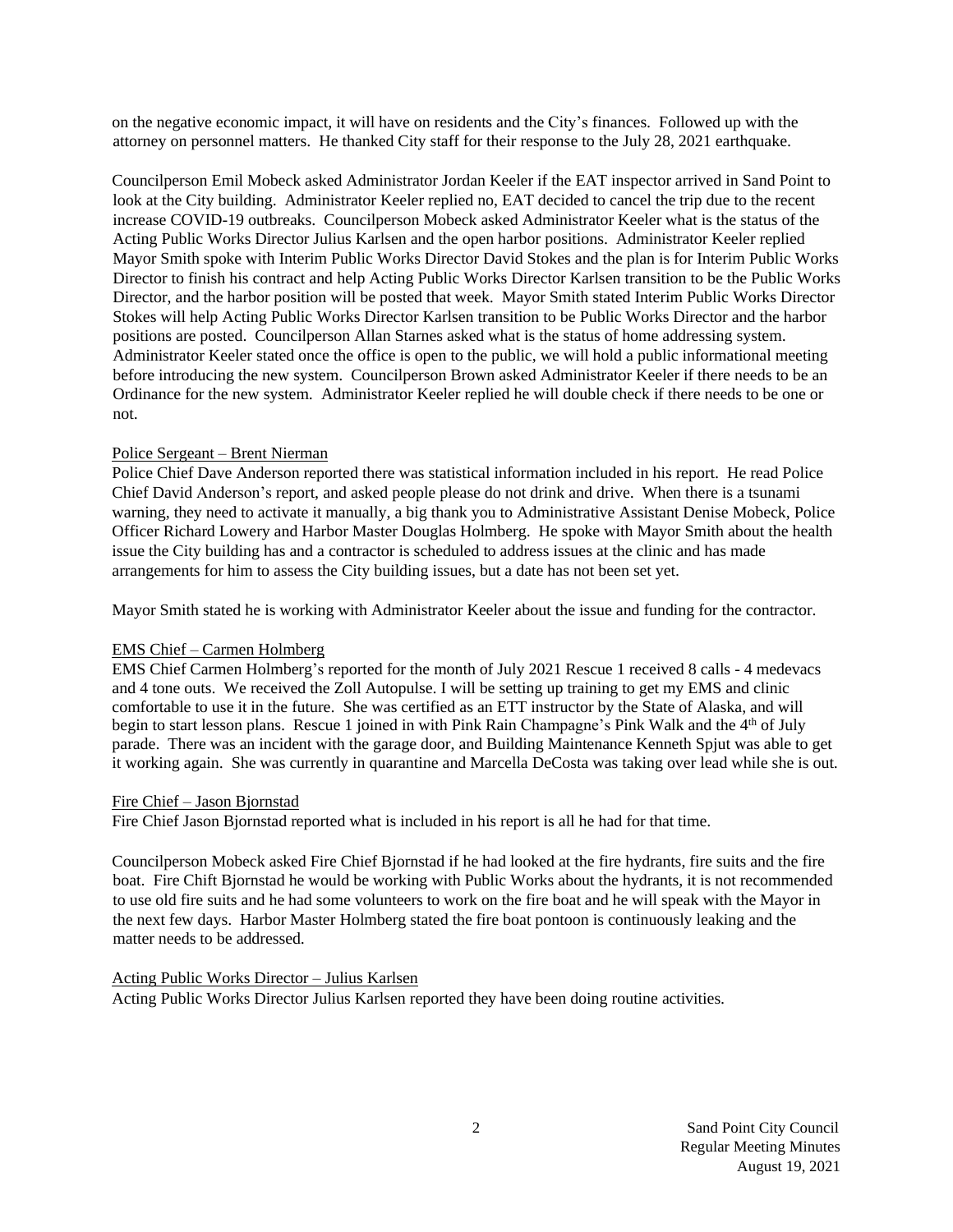### Water & Sewer Supervisor – Dylan Jacobsen

Water &Sewer Supervisor Dylan Jacobsen reported he assisted ANTHC when they were here about Johnson Avenue and they helped him with turbidimeters, Mud Bay and lift stations. There were no reports of water leaks from the earthquake, Solid Waster Operator Brandon Gundersen had been cross-training with him if he is gone for any reason.

# Harbor Master – Douglas Holmberg

Harbor Master Douglas Holmberg reported Night Watchman Marcus Adams had to quarantine, and harbor maintenance employees Allen Kuchenoff Jr. and Robert Johansen had to quarantine. He reported to the Coast Guard there is a green light out in the harbor. The harbor ladders need to be replaced on the east wall. The harbor employees need hazard pay and continues to ask Trident Seafoods Corporation for help to disinfect the harbor house.

Councilperson Brown asked Harbor Master Holmberg how many night watchman are there currently and how many there are supposed to be as well as a day crew. Harbor Master Holmberg replied there is currently one night watchman and there needs to be two, the day crew is down to two people. Councilperson Brown asked Harbor Master Holmberg with is the next ferry schedule and how COVID-19 will affect it. Harbor Master Holmberg replied he can call the State about it. Councilperson Mobeck stated the school has disinfectants and to contact the school and what is the status of the bilge blocks. Harbor Master Holmberg replied the matter needs to be addressed, the Grove is still broke down and the funding we will receive should be used to buy disinfectants for the harbor house and city building. Councilperson Starnes stated it sounded like the harbor is getting help from Trident Seafoods and there are hand-held disinfectants and if the Grove was closed up. Harbor Master Holmberg state they have parts for the Grove and will call Trident Seafoods for help with disinfecting the harbor house. Mayor Smith stated he would like the harbor house closed to the public and to post a sign and phone number to call if fisherman need help. Harbor Master Holmberg stated the harbor house is closed to the public and a sign with a phone number is posted.

# **HEARINGS, ORDINANCES, AND RESOLUTIONS:**

1. Resolution 21-07: ANTHC Grant

Administrator Keeler stated the Resolution was presented after the packet went out. If the resolution is passed by Council and Qagan Tayagungin Tribe pass the resolution, it does not guarantee funding, but would like with the application process.

MOTION: Councilperson Shirley Brown made a motion to adopt Resolution 21-07: ANTHC Grant.

SECOND: Councilperson Marita Gundersen seconded the motion.

VOTE: Motion passed unanimously.

# **OLD BUSINESS:**

# 1. ARPA Funds

Administrator Keeler stated communities who receiving the funding, can have the option to the "Lost Revenue" rule. He recommended to spend the funds to fix the city building, purchase a generator to the water plant and to use the monies for disinfectants. Direction from Council was to use the monies on the three subjects.

Councilperson Brown asked if there was a generator at the water plant, the city Building issues needs to be addressed before an employee gets sick and a suggestion would like to be made for employees working in hazardous conditions. Councilperson Mobeck stated he would like the city building issues need to be addressed and if we have the funding for it, it needs to be used. Administrator Keeler stated he will put a bid package together for the city building issues and proceed from there. Harbor Master Holmberg made a suggestion to buy a generator.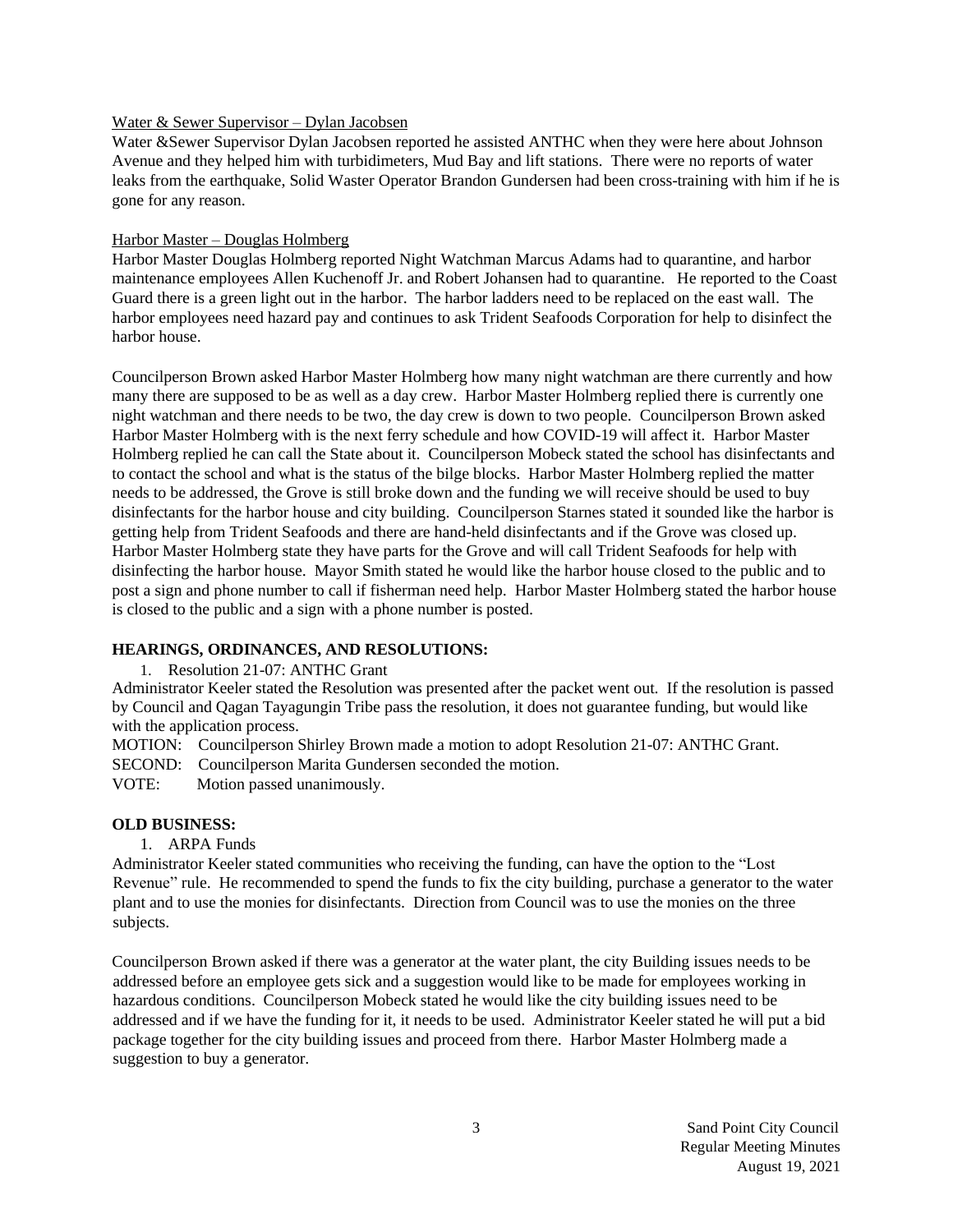### **NEW BUSINESS:**

1. Donation Request: Silver Salmon Derby

Rayette McGlashan stated Silver Salmon Derby 2021 will practice safe distancing, food will be to-go, but they are not encouraging public to gather and they will be there to sell raffle tickets, fish packets and sweatshirts. Also, life jackets need to be replaced, she tried to fill out an application for the Kids Don't Float program and maybe it is a possibility for the shop class to make new life jacket boxes. Mrs. McGlashan also recommended to purchase a water and vinegar machine as well as a water and bleach machine. She explained the monies in the bank account is used to do a start up every year and local donations.

MOTION: Councilperson Emil Mobeck made a motion to donate \$1,000 to Donation Request: Silver Salmon Derby.

SECOND: Councilperson Marita Gundersen seconded the motion.

VOTE: Motion passed unanimously.

2. ANTHC PER – Johnson Avenue

Administrator Keeler stated ANTHC just completed their visit to Sand Point and to score for the water & wastewater infrastructure, Water & Sewer Supervisor Jacobsen helped them with the native and non-native population to correct the score to receive funding. It is roughly \$100,000 for the PER. He recommended the City pay the \$100,000 to move ahead with the project or work with local tribes to help pay for the project. Direction was given to Administrator Keeler to draft a letter to ask local tribes with help for funding.

Councilperson Mobeck asked if the City moved forward to pay the whole amount if we can ask for reimbursements from local tribes. Administrator Keeler replied no reimbursement would be available.

# **PUBLIC COMMENTS:**

Harbor Maintenance Kuchenoff asked Council if he was able to level up after turning in certificates. Mayor Smith stated Harbor Maintenance Kuchenoff had been taking classes and will be leveled up.

### **COUNCIL COMMENTS:**

Councilperson Gundersen asked when the pay scale was supposed to be on the agenda. Administrator Keeler stated he thought September agenda would be good. Councilperson Gundersen stated she has requested COVID-19 be on the agenda. Mayor Smith stated it will be under Old Business on future agendas. Councilperson Brown asked what is the status with the recycle center. Mayor Smith replied Pauloff Harbor Tribes has been recycling aluminum and glass continues to go to the landfill. Mayor Smith reminded the public the City office is closed to the public and continue to mail in payments or call with a credit card, also Gaming is closed and the harbor house is closed. Councilperson Gundersen commented that the school to let parents know about the upcoming school year, they have a lot of questions of the schedules.

#### **ADJOURNMENT:**

MOTION: Councilperson Marita Gundersen made a motion to adjourn. SECOND: Councilperson. Shirley Brown seconded the motion.

The meeting adjourned at 8:46p.m.